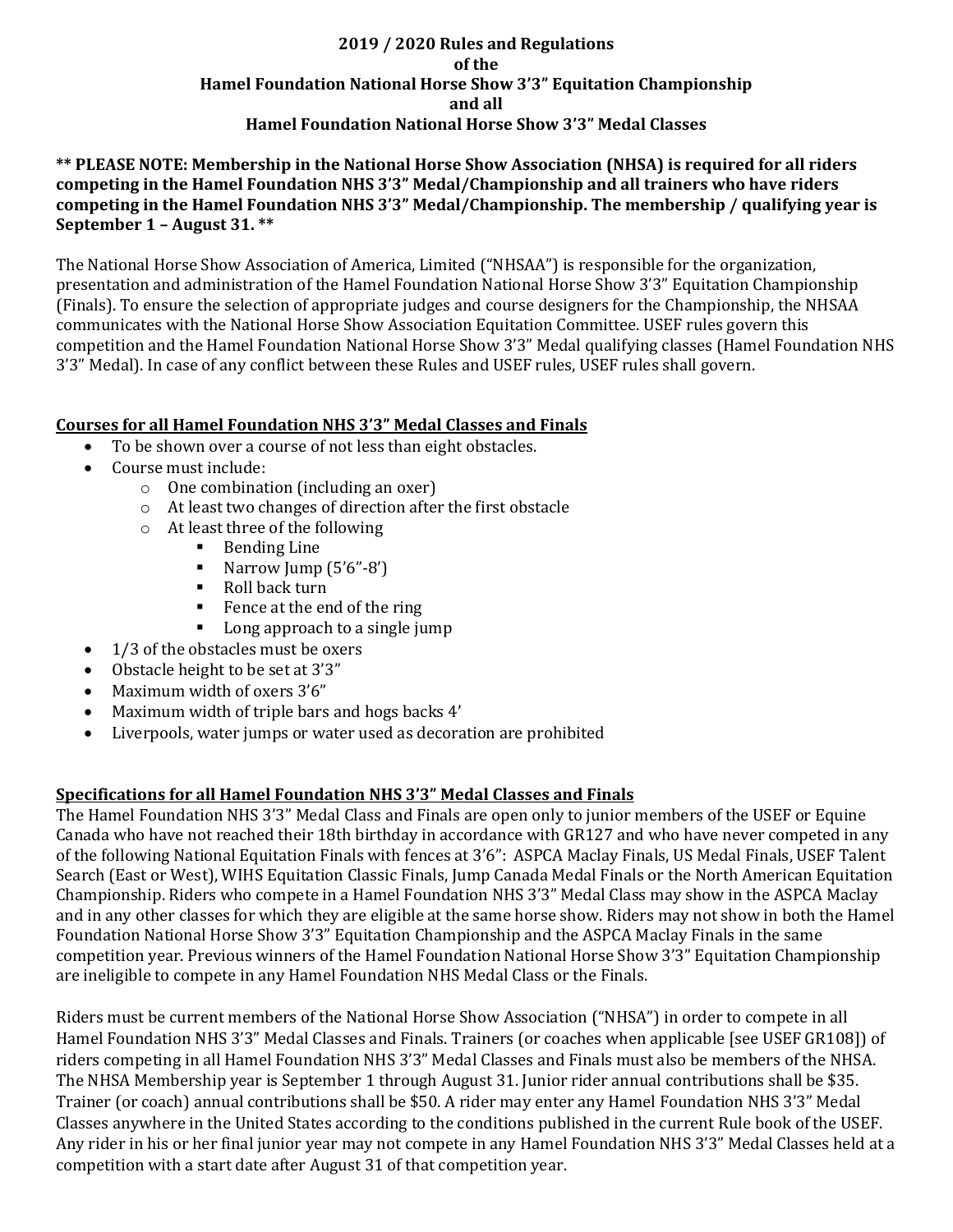# **Hamel Foundation NHS 3'3" Medal Classes**

# **Judging**

To be judged on seat, hands, guidance and control of the horse. After completion of the jumping phase a minimum of twelve (12) riders, if available, are required to show at a walk, trot and canter. The flat performance of those riders selected to show in the flat phase shall count 50%. USEF Tests 1-16.

# **Conditions for holding Hamel Foundation NHS 3'3" Medal Classes:**

- Only competitions recognized by the USEF are eligible to hold the Hamel Foundation NHS 3'3" Medal Class.
- All competitions must apply to hold the Hamel Foundation NHS 3'3" Medal Class 30 days in advance using the forms found on [www.nhs.org.](http://www.nhs.org/)
- Only one rider per horse.
- To fill a Hamel Foundation NHS 3'3" Medal Class three (3) competitors must complete the course.
- If there are 40 or more entries at the beginning of a Hamel Foundation NHS 3'3" Medal Class, it **may** be divided by every other number and run as two separate sections.
- If there are 50 or more entries at the beginning of a Hamel Foundation NHS 3'3" Medal Class, it **must** be divided by every other number and run as two separate classes.
- A Hamel Foundation NHS 3'3" Medal class may not be run using a California split.

# **Qualifying Criteria**

# **In light of the COVID-19 pandemic the National Horse Show is revising the Qualifying Criteria for the 2020 Hamel Foundation NHS 3'3" Medal Finals.**

In order to qualify for the Finals conducted by the NHSAA, contestants must win the following based upon the point requirements of their own official point state of residence with the USEF in Hamel Foundation NHS 3'3" Medal Classes:

| Points Required to Qualify for the Hamel Foundation Eq Championships by<br><b>State</b>          |               |                      |               |                    |               |                |               |  |  |  |
|--------------------------------------------------------------------------------------------------|---------------|----------------------|---------------|--------------------|---------------|----------------|---------------|--|--|--|
| Per Rider's Official State of Residence per USEF Records                                         |               |                      |               |                    |               |                |               |  |  |  |
| (For 2020 Qualifying Year, Required Points adjusted due to COVID-19) Effective August 31, 2020** |               |                      |               |                    |               |                |               |  |  |  |
| <b>State</b>                                                                                     | <b>Points</b> | <b>State</b>         | <b>Points</b> | <b>State</b>       | <b>Points</b> | <b>State</b>   | <b>Points</b> |  |  |  |
| Alabama                                                                                          | 5             | <b>Illinois</b>      |               | <b>Nebraska</b>    |               | South Carolina |               |  |  |  |
| Alaska                                                                                           | 5             | Indiana              | 5             | Nevada             | 5             | South Dakota   | 5             |  |  |  |
| Arizona                                                                                          | 5             | Iowa                 | 7             | New Hampshire      | 5             | Tennessee      |               |  |  |  |
| Arkansas                                                                                         | 5             | Kansas               | 5             | New Jersey         | 13            | Texas          | 7             |  |  |  |
| California                                                                                       | 6             | Kentucky             | 7             | New Mexico         | 5             | Utah           | 5             |  |  |  |
| Canada                                                                                           | 5             | Louisiana            | 5             | New York           | 15            | Vermont        | 5             |  |  |  |
| Colorado                                                                                         | 7             | Maine                | 5             | North Carolina     |               | Virginia       | 6             |  |  |  |
| Connecticut                                                                                      | 14            | Maryland             | 6             | North Dakota       | 5             | Washington     | 6             |  |  |  |
| D.C.                                                                                             | 5             | <b>Massachusetts</b> | 10            | <b>Ohio</b>        | 7             | West Virginia  | 5             |  |  |  |
| Delaware                                                                                         | 5             | Michigan             | 7             | Oklahoma           | 5             | Wisconsin      | 5             |  |  |  |
| Florida                                                                                          | 11            | Minnesota            | 7             | Oregon             | 6             | Wyoming        | 5             |  |  |  |
| Georgia                                                                                          | 7             | Mississippi          | 5             | Pennsylvania       | 11            | Outside US     | 5             |  |  |  |
| Hawaii                                                                                           | 5             | Missouri             | 5             | <b>Puerto Rico</b> | 5             |                |               |  |  |  |
| Idaho                                                                                            | 5             | Montana              | 5             | Rhode Island       | 9             |                |               |  |  |  |

\*\*Point requirements will continue to be monitored and will be adjusted downward if specific states are unable to resume competition or if other unforeseen circumstances affect the 2020 qualifying period. These downward adjustments, if any, will be at the discretion of the National Horse Show and will be publicized at the time of the adjustment.

In the event that the number of qualified riders entered in the Hamel Foundation NHS 3'3" Medal Finals is less than 175 riders the NHS reserves the right to invite enough additional riders to fill the vacant slots. These riders will be invited based on their total number of points accrued from competing in Hamel Foundation Medal Classes and their state of residence.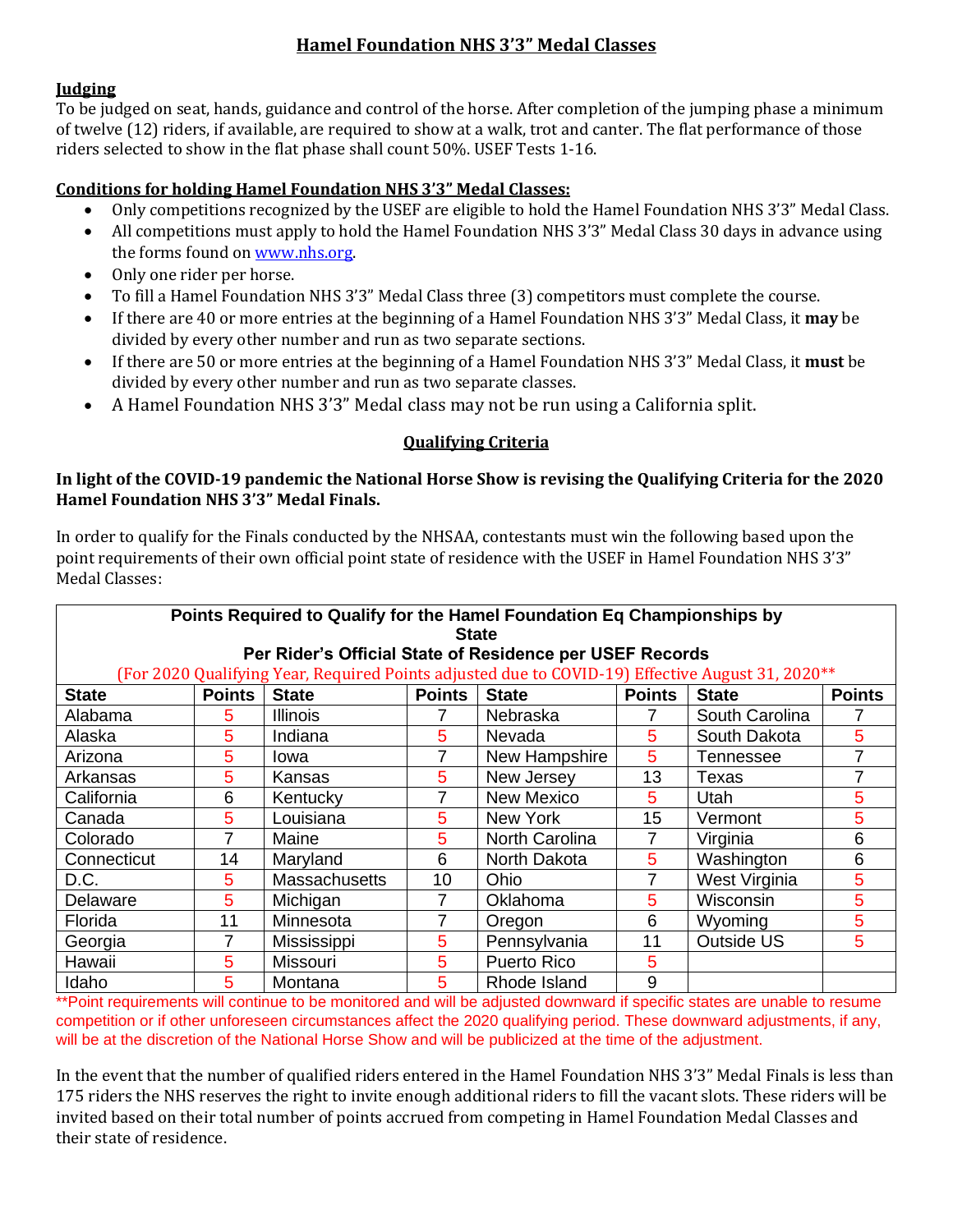#### **INCREMENT SYSTEM and NUMBER OF ENTRANTS**

| <b>Placings</b> | Number of Exhibitors Who Complete the Course |                 |                  |                |  |  |  |  |
|-----------------|----------------------------------------------|-----------------|------------------|----------------|--|--|--|--|
|                 | 3-5 Exhibitors                               | 6-15 Exhibitors | 16-30 Exhibitors | 31+ Exhibitors |  |  |  |  |
| 1 st            |                                              | 10              | 20               | 40             |  |  |  |  |
| 2 <sub>nd</sub> |                                              |                 | 16               | 32             |  |  |  |  |
| 3rd             |                                              |                 | 12               | 24             |  |  |  |  |
| 4 <sup>th</sup> |                                              |                 | R                | 16             |  |  |  |  |
| 5 <sup>th</sup> |                                              |                 | 14               | R              |  |  |  |  |
| 6 <sup>th</sup> |                                              |                 |                  |                |  |  |  |  |
| 7 <sup>th</sup> |                                              |                 |                  |                |  |  |  |  |
| 8th             |                                              |                 |                  |                |  |  |  |  |

The qualifying period for each year's Finals ends August 31. If a horse show starts on or before August 31, Hamel Foundation NHS 3'3" Medal Class points acquired at that show will count towards the current year.

# **Finals**

### **Judging**

To be judged on seat, hands, guidance and control of the horse.

### **Preliminary Round**

To be shown over a special course of jumps set to the above stated specifications and posted one hour before the start of the class. The course for the Finals shall be designed by a USEF Course Designer who must be selected and/or approved by the NHSSA. The Judges for the Finals will have input and give approval on the course design.

#### **Flat Phase**

A minimum of fifteen (24) riders, if available, are required to show at a walk, trot and canter. The flat performance of those riders selected to show in the flat phase shall count 50%.

# **Final Round**

A minimum of fifteen (24) riders will be asked to return for a final round over a second course following the above listed specifications. The second-round course may include tests.

#### **Testing**

Testing of up to six riders is optional using USEF Tests 1-16

#### **Class Conditions**

The Finals is open only to junior members of the USEF or Equine Canada who have not reached their 18th birthday in accordance with GR127 and who have never competed in any of the following National Equitation Finals with fences at 3'6": ASPCA Maclay Finals, US Medal Finals, USEF Talent Search (East or West), WIHS Equitation Classic Finals, Jump Canada Medal Finals or the North American Equitation Championship.

Provided they are otherwise eligible, riders may compete in any ASPCA Maclay Regional Championship Class and in the Hamel Foundation National Horse Show 3'3" Equitation Championship in the same year.

Riders may not show in both the Hamel Foundation National Horse Show 3'3" Equitation Championship and the ASPCA Maclay Finals in the same competition year.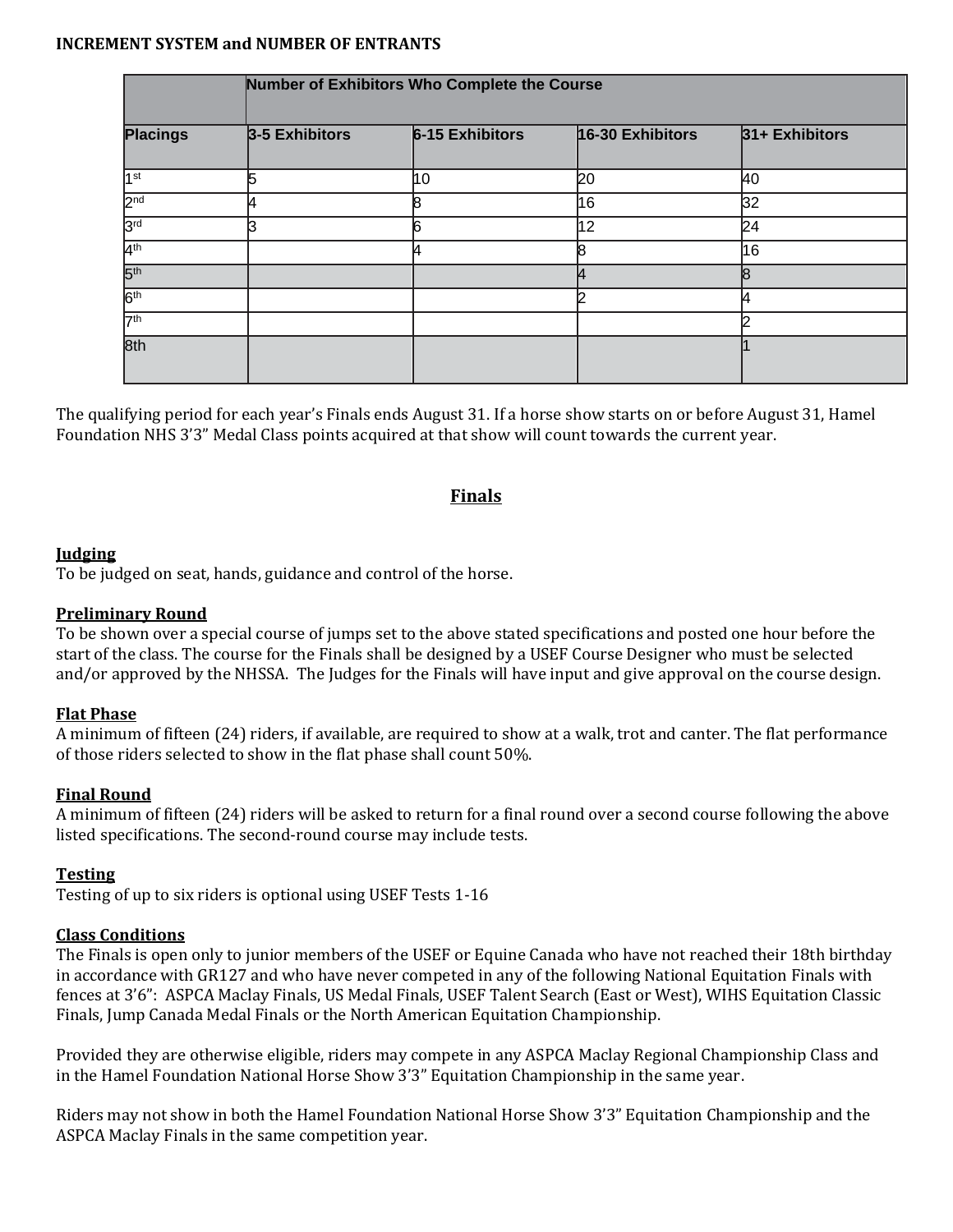Previous winners of the Hamel Foundation National Horse Show 3'3" Equitation Championship are ineligible to compete in any Hamel Foundation NHS Medal Class or the Finals.

Only one rider per horse.

Two refusals will eliminate a rider from competition.

Conventional tack per USEF EQ 105.5a. Martingales not permitted for the flat phase.

Trainers/Coaches permitted to ride and school competitors' horses.

Trainers/Coaches permitted to walk any and all courses with competitors.

In the event a horse becomes incapacitated in any phase of competition, upon examination of the Horse show's veterinarian and a judge or steward, a substitution may be permitted by the National Horse Show.

# **Awards**

The Judges will select a Champion and a Reserve Champion.

Ribbons through tenth place

Trophy to the Trainer of the winning rider.

### **Entries and Entry Closing Dates**

Entries for the Finals close, and must be received by 5:00 p.m. Eastern Time on the Friday following the completion of the last ASPCA Maclay Regional competition at the NHSAA's office. Entries must be on the Official Entry Form, signed and submitted with the class entry fee made payable to the NHSAA. The NHSAA reserves the right to reject any late or unsigned entries or entries not submitted with all entry fees.

#### **Questions and Disputes**

Any questions or disputes relating to the qualifying classes or the Finals, other than that specifically described above, shall be decided according to the rules of the USEF, if applicable, or according to the Prize List if such question is not covered by the rules of the USEF.